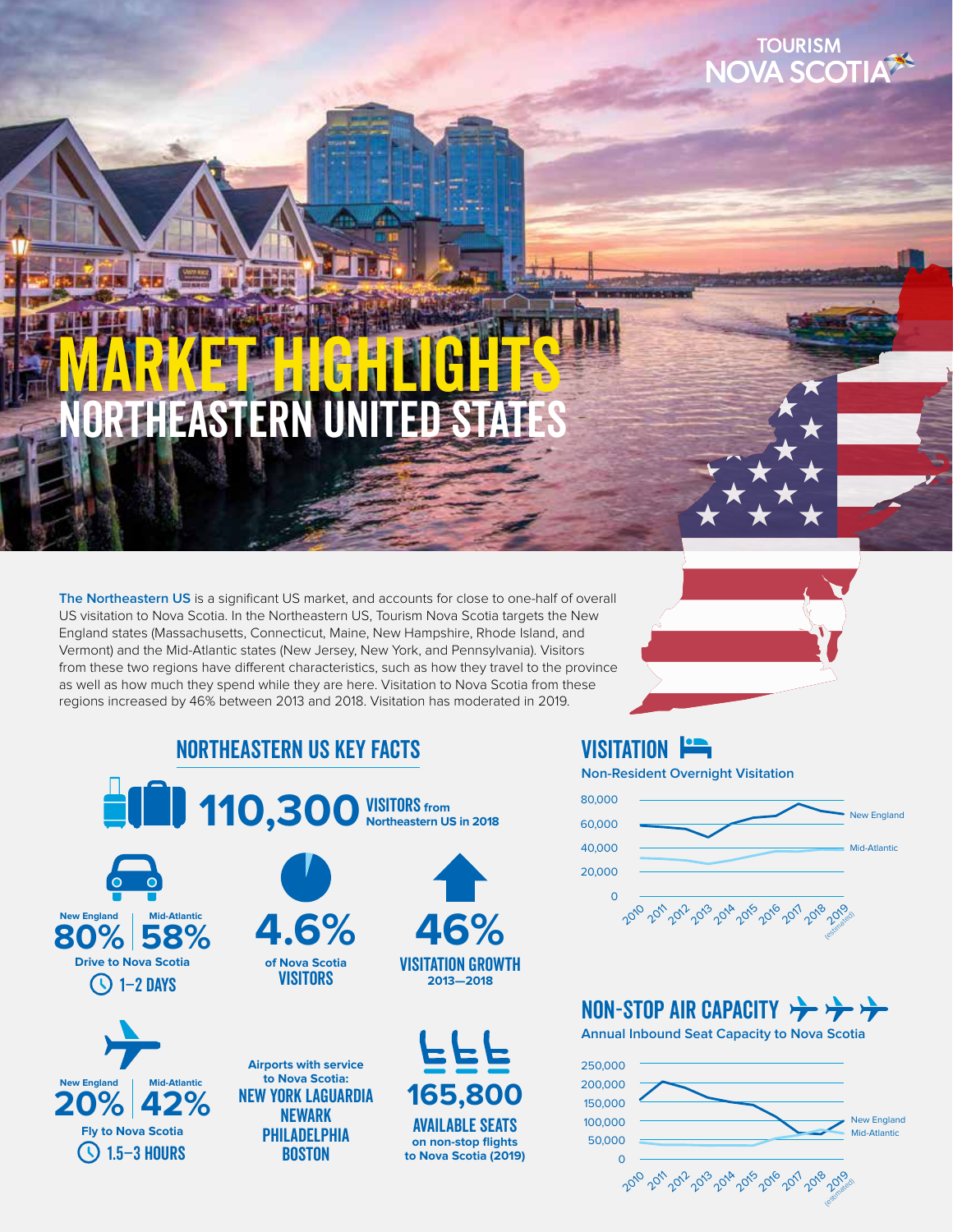# Characteristics of Northeastern US Pleasure Visitors

Tourism Nova Scotia works to attract people travelling for pleasure. These visitors are more likely to stay in paid accommodations and spend more during their trip than those visiting friends and relatives. 73% of visitors from the Northeastern US are pleasure visitors.

### WHEN THEY DECIDE TO VISIT NOVA SCOTIA



### When they Visit **Most visitors (79%) come to Nova Scotia**

**between June and October.**



## TARGET TRAVELLER SEGMENTS

The Explorer Quotient® (EQ) traveller segmentation approach helps identify and understand why people travel, why different types of travellers seek different experiences, and how tourism operators can engage with visitors based on their travel preferences. Tourism Nova Scotia has identified three key target traveller segments. While all three groups are interested in Nova Scotia's local food, seek authentic experiences, and enjoy natural beauty, traveller segments differ in how they prefer to experience these elements. Operators can consider how these target segments are attracted, or could be attracted, to their business.

#### **Authentic Experiencers:**

- Travel for learning and personal development
- Prefer to do their own thing and explore off-the-beaten-path, away from crowds
- Like to be immersed in the local culture and history
- Don't need to be pampered; prefer to blend in with the locals

### **Cultural Explorers:**

- Travel for discovery and shared learning experiences
- Value connecting with local culture, including festivals and events
- Enjoy outdoor adventures with fun companions
- Like to explore hidden gems
- Spontaneous travellers

#### **Free Spirits:**

- Travel for fun and escape
- Seek adventure and excitement; like to try new things
- Seek the best they can afford; will indulge on vacation
- Pack a lot into their itineraries; want to take in all the main attractions
- More likely to participate in group travel



### Where they Stay

**AVERAGE SPEND** Per Trip





## WHAT THEY LIKE TO DO IN NOVA SCOTIA

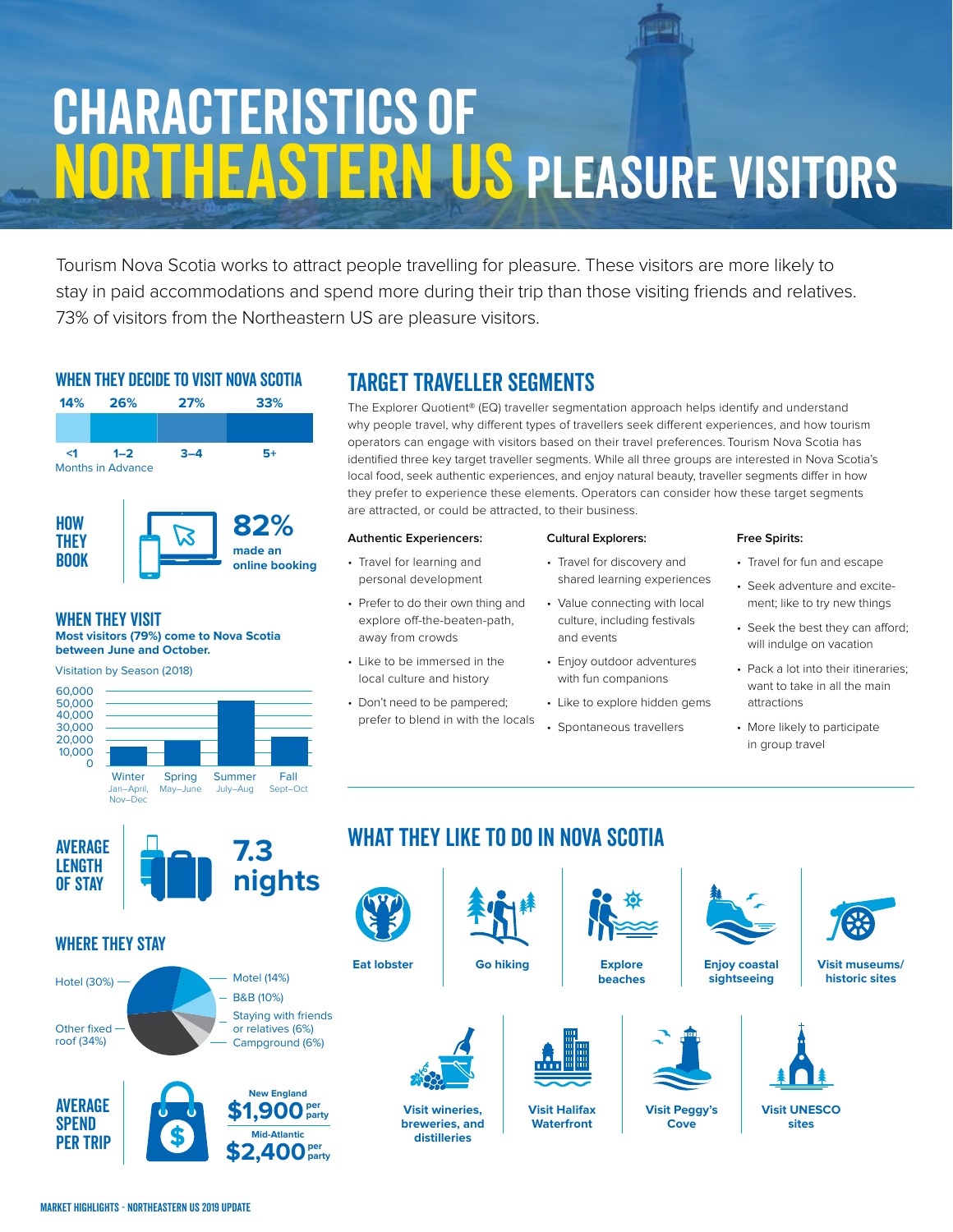## Northeastern US SWOT ANALYSIS

### **STRENGTHS**

- Northeastern US is the largest US market and largest target market outside of Canada
- Nova Scotia offers many things that appeal to travellers from the Northeastern US
- New England's proximity to Nova Scotia allows for easy access via air, road, and ferry
- Four airports with frequent, short flights to Nova Scotia
- Favourable exchange rate
- Primary market for the Atlantic Canada Agreement on Tourism
- Strong alignment with Destination Canada target travellers
- Largest cruise market for Nova Scotia
- Nova Scotia advertising is considered compelling and highly effective
- Nova Scotia is top Atlantic Canadian province of choice
- Digital marketing tactics developed with industry partners through the Digital Content Marketing Program have increased awareness

### **OPPORTUNITIES**

- Increase air capacity
- Gain greater reach in market with increased marketing investment
- Improve product differentiation from New England
- Significant room to grow this market through increased awareness
- Increase promotion of Nova Scotia offerings where travellers are looking for information, such as online booking platforms
- Increase the variety of compelling experiences to motivate visitation during peak and off-peak months
- Take advantage of Destination Canada's goal of increasing travel to less-visited parts of Canada
- Stabilize Yarmouth-Maine ferry schedule

### Weaknesses

- Limited traveller knowledge of the breadth of available activities in Nova Scotia
- Highly competitive advertising market; difficult to break through the clutter
- Challenging to differentiate product offerings from nearby locations (e.g., Maine)
- Natural inclination for Americans to consider in-country travel before travel to Canada
- Passport required (only 42% of Americans have passports)
- Visitation is primarily seasonal (79% of visitation occurs June—Oct)

### **THREATS**

- Increased marketing investment by competing travel destinations
- Gas price volatility
- Cost of air travel
- Exchange rate volatility
- Global affairs and potential restrictions on cross-border movement
- Long-term consistency of ferry routes

### TOURISM NOVA SCOTIA MARKETING and Trade ACTIVITIES

#### **Consumer-focused Advertising**

Tourism Nova Scotia's consumer-focused marketing activities generate awareness of, and interest in, Nova Scotia as a travel destination.

- **Consumer Advertising:** Tourism Nova Scotia runs a consumer campaign targeting the NEUS comprising of TV, direct-to-consumer digital activities including video, display, search engine marketing, and social media.
- **Marketing Partnerships:** Tourism Nova Scotia partners with the Atlantic Canada Agreement on Tourism and Destination Canada to run a directto-consumer campaign in the Northeastern US. The 2019 campaign was a digital buy consisting of digital video, display, social media, and influencer content. Tourism Nova Scotia invests with partners through the Digital Content Marketing Program to develop digital marketing tactics and content to increase awareness of Nova Scotia.

### **Travel Media and Travel Trade**

Tourism Nova Scotia's travel media and travel trade activities leverage partnerships to create awareness of Nova Scotia, develop and sell travel packages, and inspire people to visit Nova Scotia.

- **Travel Trade Familiarization (FAM) Tours:** Tourism Nova Scotia hosts travel agents and tour operators from throughout North America, Europe, and China to experience Nova Scotia for themselves so they may develop Nova Scotia itineraries and travel packages.
- **Travel Media Press Trips:** Journalists and influencers visit Nova Scotia so they can promote Nova Scotia tourism products through national and international travel media.
- **Media and Travel Trade Marketplaces:** Tourism Nova Scotia promotes Nova Scotia through participation in media and travel trade marketplaces in the US.